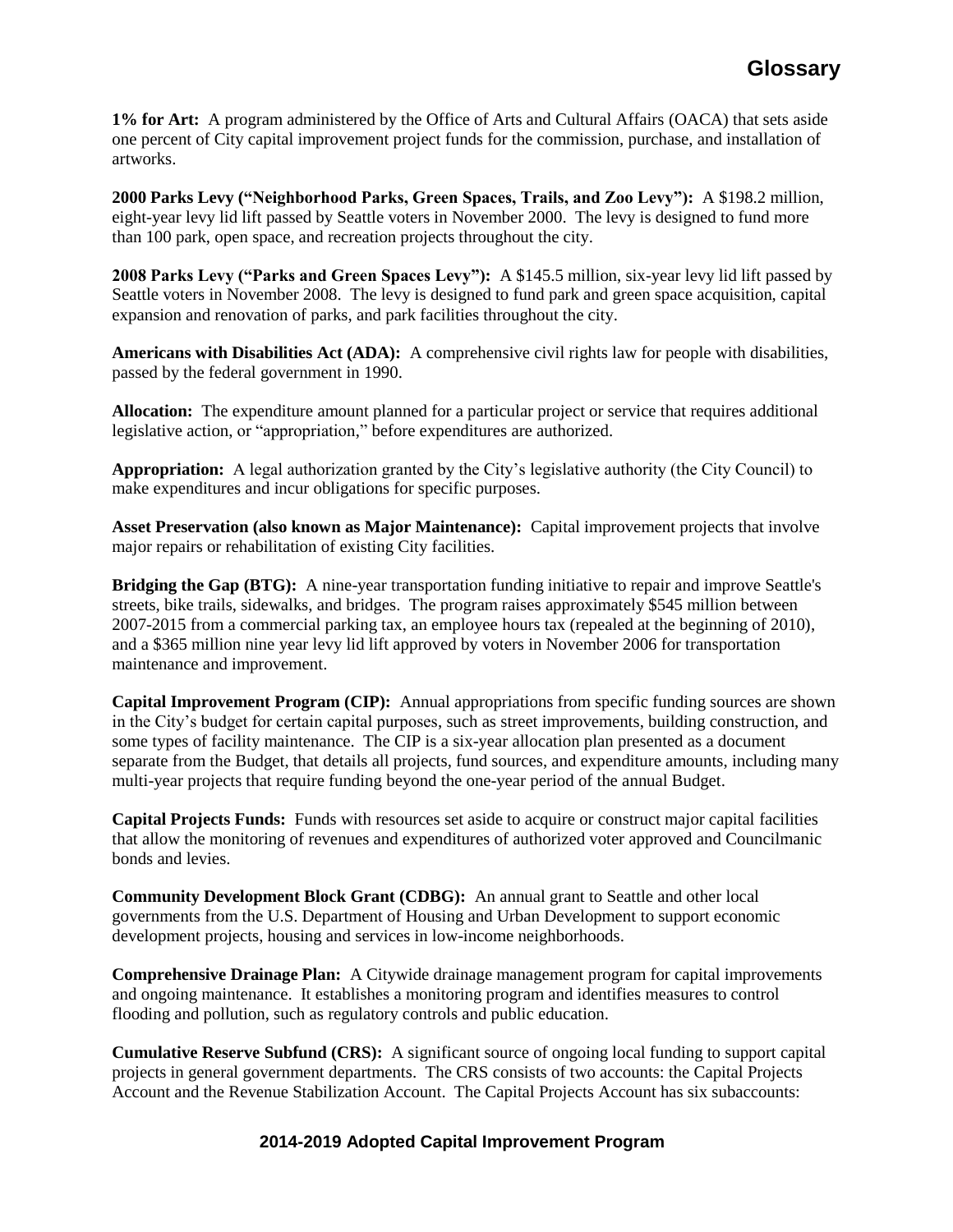REET I, REET II, Unrestricted, South Lake Union Property Proceeds, Street Vacation, and Asset Preservation. The Real Estate Excise Tax (REET) is levied on all sales of real estate with the first .25% of the locally imposed tax going to REET I and the second .25% for REET II.

**Design Build Operate (DBO):** A non-conventional approach to implementation of major capital projects, wherein a single vendor is responsible for design, construction, and long-term operation of a facility.

**Debt Service:** Annual principal and interest payments that local government owes on money that it has borrowed.

**Endangered Species Act (ESA):** Legislation passed by the federal government in 1973 to conserve the ecosystems upon which endangered species depend upon, and to conserve and recover listed species.

**Fire Facilities and Emergency Response Levy:** A \$167 million, eight-year levy lid lift, approved by voters on November 4, 2003. The Levy includes funds for more than 40 projects to upgrade, renovate, or replace most of the City's fire stations, construct new support facilities for the Fire Department, construct a new Emergency Operations Center and Fire Alarm Center, procure two new fireboats and rehabilitate an existing one.

**Fund Balance:** The difference between the assets and liabilities of a particular fund. This incorporates the difference between the revenues and expenditures each year.

**General Subfund (also known as General Fund):** A central fund into which most of the City's general tax revenues and discretionary resources are pooled, allocated to support many of the operations of City government. General Subfund dollars appear in the CIP in two places: the General Subfund contribution to the Cumulative Reserve Subfund (if any), and appropriations to capital projects from a department's operating budget.

**Geographic Information System (GIS):** A tool that enables users to analyze and understand the spatial relationships among things that exist and occur in a given location. The results of geographic analysis can be communicated with maps and/or reports.

**Growth Management Act (GMA):** Passed by the legislature in 1990, the Growth Management Act encourages strategic land use planning and provides protection for environmentally sensitive areas.

**Habitat Conservation Plan (HCP):** A 50-year commitment by the City and its Seattle Public Utilities to protect and restore the Cedar River Watershed.

**Leadership in Energy and Environmental Design (LEED):** A green building rating system for new and existing commercial, institutional, and multi-family residential buildings that evaluates environmental performance from a "whole building" perspective. There are four rating levels: Bronze, Silver, Gold, and Platinum.

Levy Lid Lift: An increase in regular property taxes for a general or designated purpose (See 2008 Parks) Levy and Bridging the Gap for examples).

**Limited Tax General Obligation ("LTGO," or "Councilmanic") Bonds**: Bonds that are issued by the City Council without voter approval. The debt service on these bonds is typically repaid from existing general government revenues or from revenues generated by the project(s) financed with the bonds.